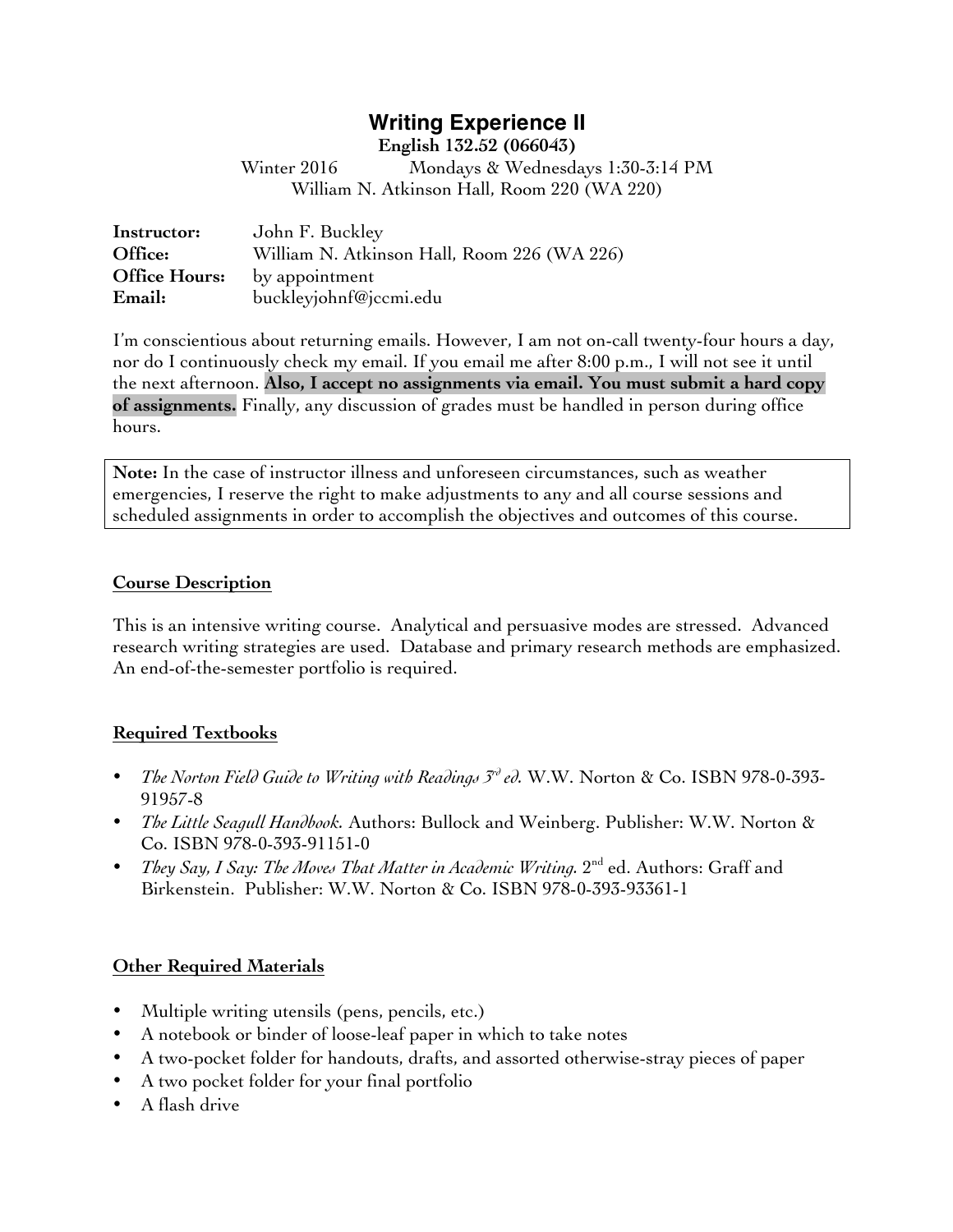# **Course Design**

As a continuation of the writing instruction and practice begun in ENG 131, English 132 emphasizes critical thinking, information gathering, researching, and forms of writing useful to academic, professional, and personal life. Learners work collaboratively and individually as scholars, writers, and peer responders.

During this semester, learners engage the writing process and research strategies while completing units in the following genres: reflection, reporting information, analyzing a text, and arguing a position.

Learners should expect to achieve proficiency with Modern Language Association (MLA) style and conventions. The course requires participation in discussions, course activities, and guided peer review. Standard English grammar and structures are requisite skills in this course.

## **Course Organization**

- 1. Course Introduction
- 2. Personal Essay Writing.
- 3. Informative Essay Writing.
- 4. Analytical Essay Writing
- 5. Argumentative Essay Writing.
- 6. Portfolio with Reflective Letter.

## **Performance Objectives**

English 132 course goals and objectives incorporate specific Associates Degree Outcomes (ADOs) established by the Jackson College Board of Trustees, administration, and faculty. These goals are in concert with four-year colleges and universities and reflect input from the professional communities we serve. ADOs guarantee students achieve goals necessary for graduation credit, transferability, and professional skills needed in many certification programs. The ADOs addressed in this course are:

- Writing Clearly, Concisely, and Intelligibly (Proficient): **ADO #1**
- Critical Thinking (Proficient): **ADO #7**

In conjunction with ADOs 1 and 7, the following outcomes refer to the specific skills that learners are expected to develop as a result of the instructional process in English 132:

## • **Critical Thinking, Reading, and Writing Processes**

- Demonstrate and employ proficiency in active reading strategies
- View academic writing as a social, political, and/or informative act
- Evaluate source reliability
- Support and develop writing with appropriate evidence that fits the purpose, audience expectations, and genre conventions for particular
- Attribute and cite accurately evidence from outside sources
- Follow conventions of punctuation, grammar, and spelling in his/her own writing
- Practice metacognitive reflection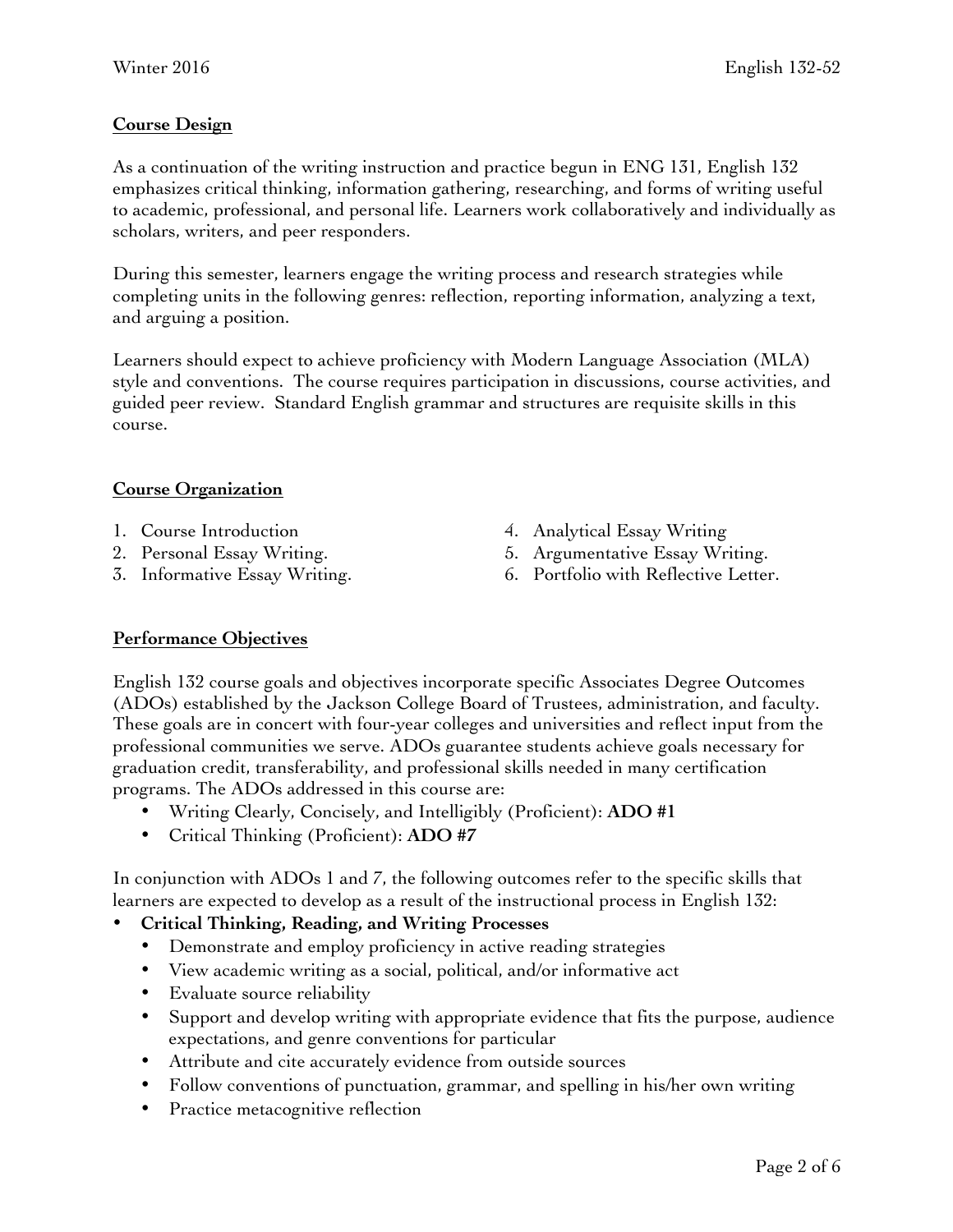## • **Rhetorical Knowledge and Conventions**

- Understand differences between discipline-specific writing genres
- Demonstrate modes of inquiry appropriate for specific assignments/tasks (field observation, primary and secondary source research, interviews, electronic research, etc.)
- Recognize and employ ethos, pathos, logos, and other rhetorical topoi in written and spoken communication
- Acknowledge other writers' perspectives
- **Electronic Environment**
	- Locate, evaluate, organize, and use research material collected from electronic sources, including scholarly library databases; other official databases (e.g., federal government databases); and informal electronic networks and internet sources
	- Demonstrate how to engage in the electronic research and composition process common in particular fields

## **Categories for Determining Final Course Grades**

- 40% Final Portfolio (Final Drafts of Major Assignments)
- 40% Minor Assignments (Homework, Quizzes, Peer Responses, In-Class Activities)
- 20% Contribution to Class Community (Active Participation, Regular Attendance, Appropriate Conduct, Playing Well with Others)

## **Grading Scale**

| 95-100% | 4.0 | 66-71%   | 1.5           |
|---------|-----|----------|---------------|
| 89-94%  | 3.5 | 60-65%   | $1.0^{\circ}$ |
| 84-88%  | 3.0 | 55-59%   | $0.5^{\circ}$ |
| 78-83%  | 2.5 | $0.54\%$ | 0.0           |
| 72-77%  | 2.0 |          |               |

Students must earn an average final grade of at least a 72% (the bottom end of a 2.0) to pass English 132 and receive academic credit. (But my math teachers taught me how to round numbers, so really, you need at least a 71.5% average. Please note—earning a 71.499999999% average grade or below is still failing.)

## **Written Work**

Skilled writers are made, not born. Even professional writers—in fact, **especially** professional writers—practice, practice, practice. They plan, write, revise, and revise some more. As the saying goes, "There's no such thing as a final draft, just the rough draft you have when time runs out." The bottom line here is that you should be or become fully invested in following the multi-step compositional process. I will help you do this.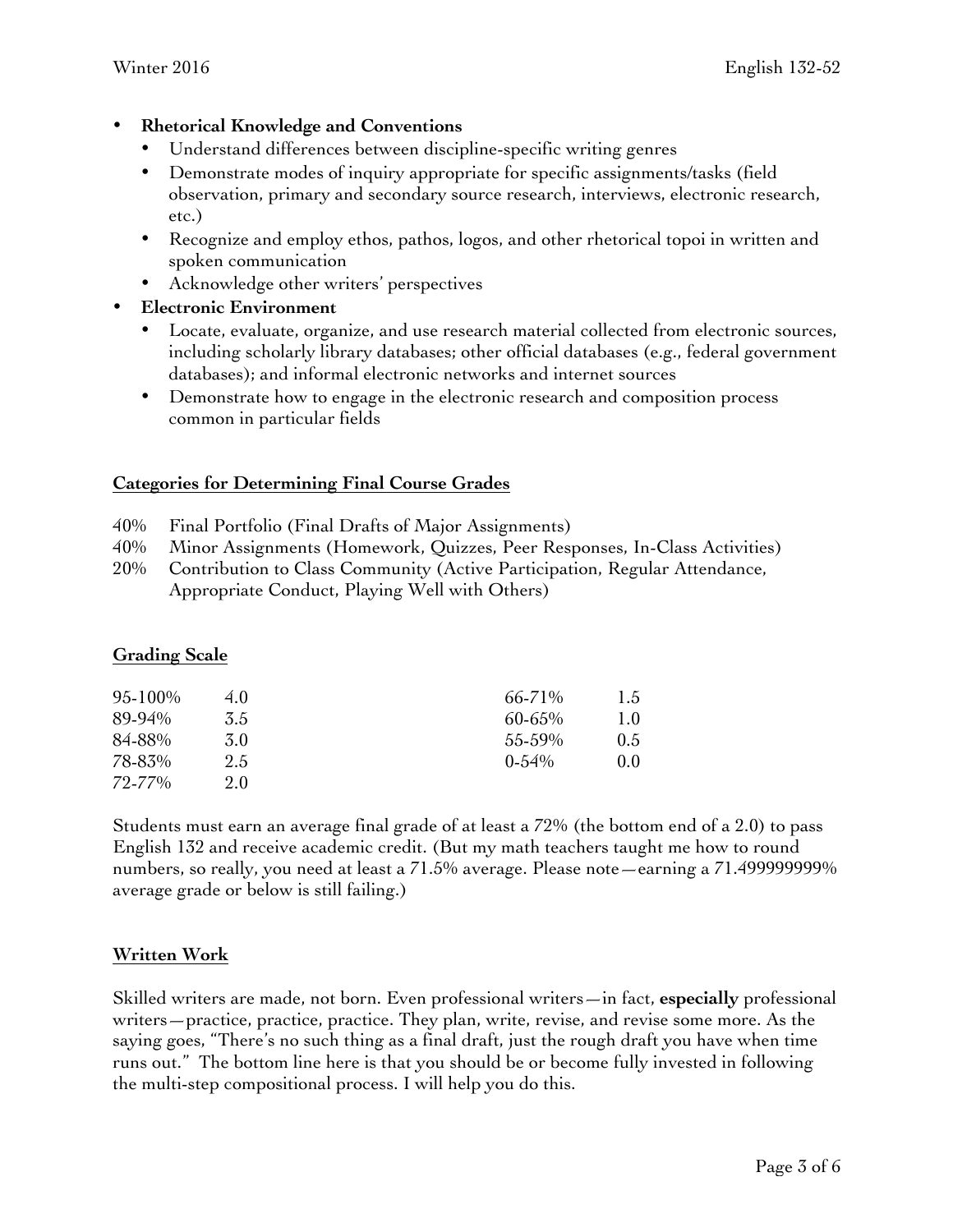Submit each final draft of a major essay typed in doubled-spaced, 12-point Times New Roman and with 1" margins all around. I don't care what font you use for rough drafts, although I suggest you avoid obtrusive fonts that are hard to read or that draw more attention to themselves than to what the writing says.

Every final draft should have a heading with the following information in one of the top corners:

- your name
- the class name and section (English 132-52)
- my name (John F. Buckley)
- the due date

#### **Attendance Policy**

You should attend every class session. Try very hard to stay plugged in, to remain integrated fully with the vibe and the flow of the class. Missing even one class can start the tapestry unraveling, can make a student struggle to catch up. Even worse, because so much of this class is rooted in peer review, in actively contributing to a learning community, missing a session can hurt your fellow students. They deserve your input, just as you deserve theirs.

Attendance affects your Contribution to Class Community grade. Not showing up for class costs you the points for the class sessions that you've missed.

Avoid coming to class late or leaving early. Doing either messes up the flow of the class as well as implies a lack of common courtesy. **Each late arrival and/or early departure counts as half of an absence.** 

Missing a scheduled conference or scheduled office-hour appointment also counts as an absence. If you're going to miss our meeting outside of class, please, please, super-please provide advance notification.

If you miss class, make sure to get the notes and an effective recap of class proceedings from a fellow classmate. Your education is primarily your responsibility, not mine; that's one big change from primary and secondary school.

#### **Academic Honesty Policy:**

Honesty is expected of all students. Academic honesty is the ethical behavior that includes producing your own work and not representing others' ideas or work as your own, either by plagiarism, by cheating, or by helping others to do so. Honesty also includes taking responsibility for your actions. There is a zero-tolerance policy for plagiarism. If you plagiarize material, the penalty can be a failing grade in the course. The JC Academic Honesty Policy is printed on the home page.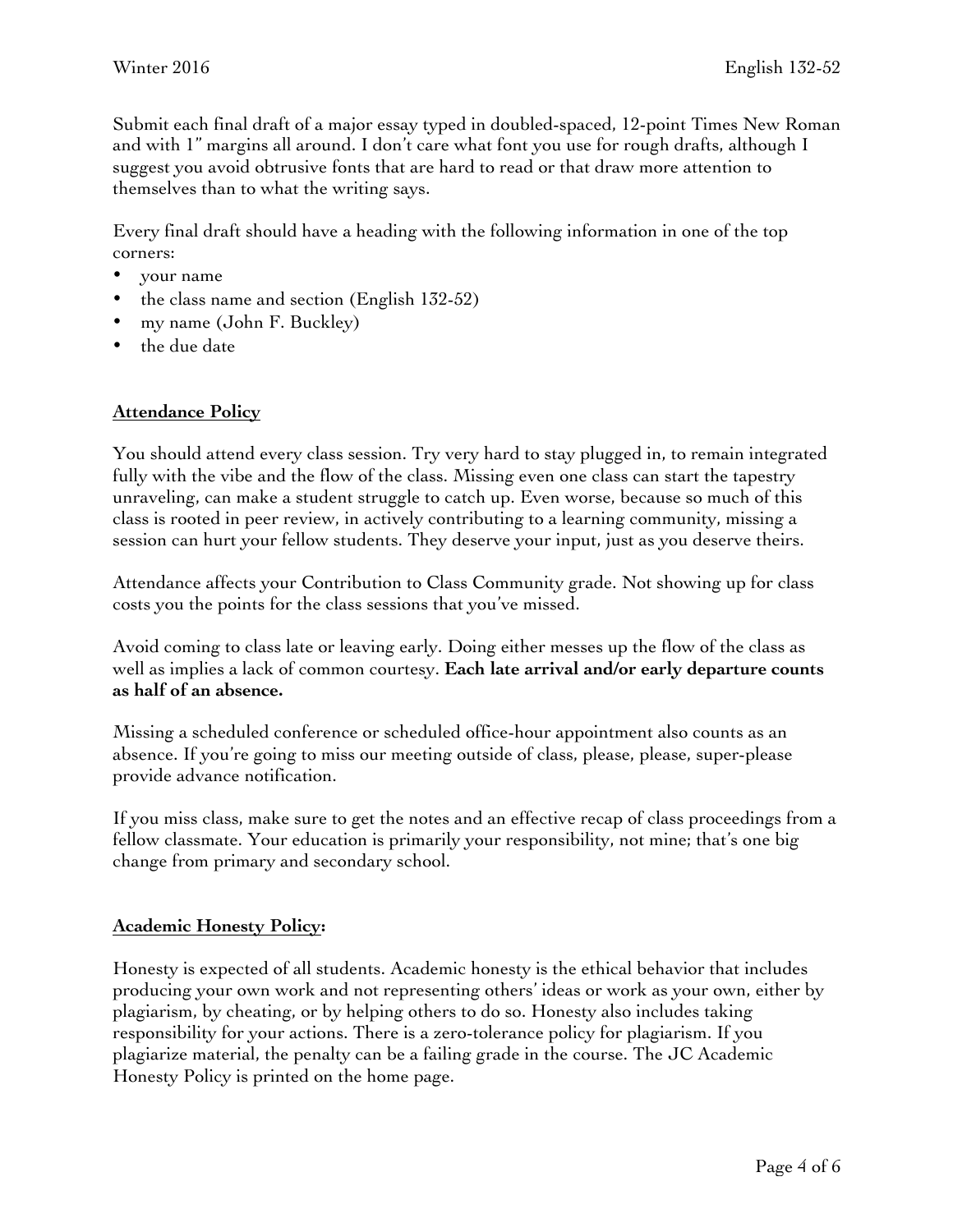The JC Catalog states the same message, in almost the same words, as follows: Academic honesty . . . is the ethical behavior that includes producing their own work and not representing others' work as their own, either by plagiarism, by cheating, or by helping others to do so. Faculty members who suspect a student of dishonesty may penalize the student by assigning a failing grade for the paper, project, report, exam or the course itself. The academic dean will be notified of the situation.

Not only can academic dishonesty at the college level, intentionally or not, automatically result in course failure, expulsion from the college, or both, but may also be reported to credit agencies, which damages credit and affects one's ability to obtain loans of any kind. Don't do this to yourself. Ask for help, instead.

#### **Late Work Policy**

Minor assignments such as quizzes, in-class exercises, and homework may not be made up. Please do them when it's time to do them.

Major assignments have rolling due dates. But don't wait until the last minute to turn everything in. And there will come a time in April when the final portfolios (including all necessary major essays) will be due, so that I have time to grade them before the semester ends.

#### **Peer-Review Policy**

In-class peer-review activities will provide each student an opportunity to share their reflections on and assessments of one another's written work, in a constructively critical but ultimately supportive atmosphere. I'll often decide who's in which group, periodically changing their members so that you get as many people's perspectives as possible.

Sometimes, I'll ask you to write responses to your partner's or groupmates' writing. Here are **some** questions you could ask yourself as you consider how to explore your classmates' work:

- What do you think is the writer's main concern? What is he or she trying to accomplish? How can you tell?
- What significant patterns did you notice in the essay? Repeated errors of the same type? Repeated cool stylistic tricks? Repeated rhetorical strategies?
- How well did the writer's argument develop and unfold as it progressed?
- How effective were the structure and organization of the essay? What did you find effective about them or not?
- Which details or examples especially stood out
- What might be the next steps the writer should take to improve the essay?
- What aspects or parts of the essay already seem pretty strong and should be left alone?

In any case, it's often a good idea to offer two or three commendations ("This worked and here's how and why…") and two or three recommendations ("This needs work, and here's